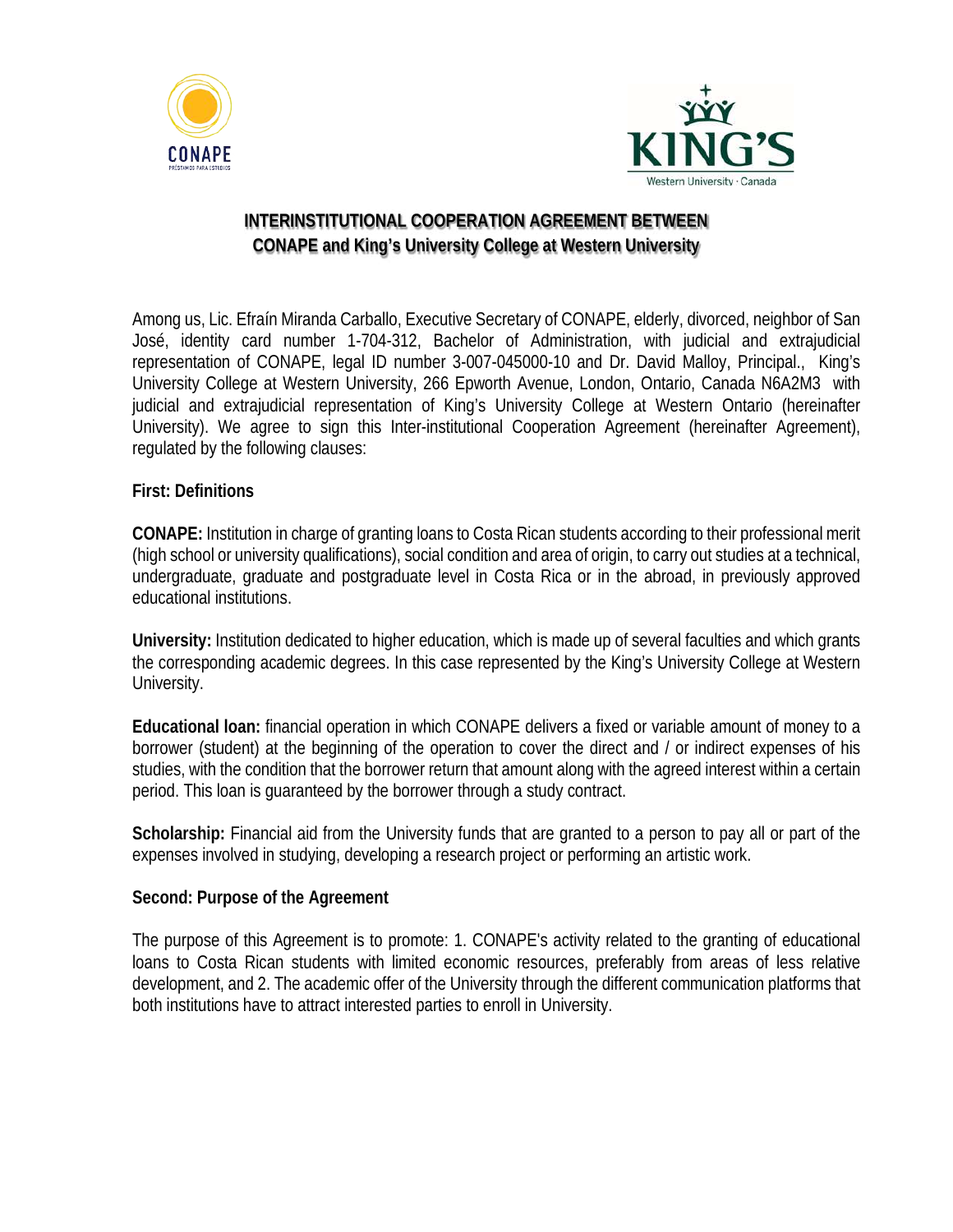

**INTERINSTITUTIONAL COOPERATION AGREEMENT** 

2

# **Third: Student Financing**

The financing of student loans at the University will form part of the general budget of CONAPE for studies at the undergraduate and graduate levels abroad, without allocating specific resources for these students, since the loans would be granted according to the budgetary availability of resources CONAPE has for each period.

### **Fourth: CONAPE commitments**

- a. Include on the web and social networks information about the possibility of granting financing to students in the process of enrollment or enrolled at the University, as well as information related to scholarships and other special conditions that the University offers to Costa Rican students.
- b. The loans would be granted to Costa Rican students to finance studies at the University, who must comply with all the requirements and obligations established in the Credit Regulations, the Annual Credit Management Plan and other regulations established by CONAPE.
- c. Deliver informative and promotional materials of CONAPE to students enrolled or interested in enrolling in University.
- d. Advise students enrolled or interested in registering at the University on the requirements and procedures for completing the CONAPE loan application to finance their studies.

#### **Fifth: University commitments**

- a) Promote the educational financing of CONAPE for Costa Rican students through the different platforms that best fit.
- b) Identify and support Costa Rican students interested in studying at the University and direct them to access CONAPE as an option for financing their study program.
- c) Inform CONAPE about the offer of scholarships and other special conditions that the University offers to Costa Rican students.
- d) Guide and facilitate access to scholarships and other special conditions for Costa Rican students to be accepted into the programs taught by the University.
- e) Inform CONAPE in each study period about the grades obtained and enrollment by students financed by CONAPE.
- f) University indicate the benefit that the Costa Rican students will receive (Ex: Scholarships, discounts, food, housing, work, internships, etc.)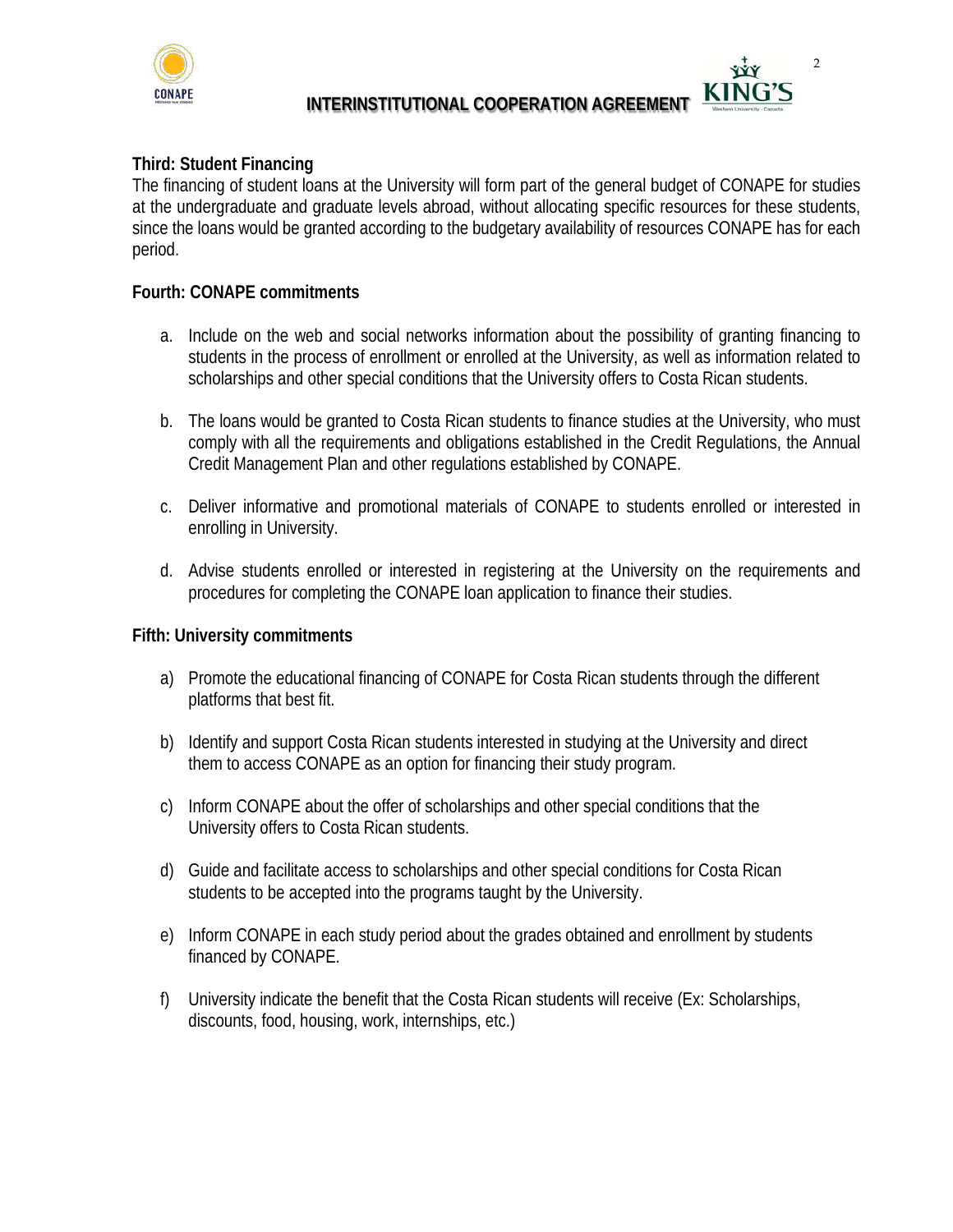

**INTERINSTITUTIONAL COOPERATION AGREEMENT** 

3

### **Sixth: Costs not covered by the loan and the scholarship**

Students will be responsible for obtaining financial resources to cover other costs that exceed or are not included in the loan and scholarship related to their study program at University.

#### **Seventh: Notifications and coordination between CONAPE and University**

A person from each institution will be assigned so that they can be notified and also coordinate the smooth running of the Agreement, as well as the realization of the different commitments acquired and others that could be developed under the convenience and acceptance of both institutions.

**CONAPE** will assign as responsible:

Name: Roger Granados Ugalde, Position: Head of the Credit Department Telephone: (506) 2527-8630 Email: rgranados@conape.go.cr

**The University** will appoint as responsible:

Name: Marilyn Mason Position: Vice-Principal, Enrolment Services and Strategic Partnerships Phone: (519) 433-3491 E-mail: mmason@uwo.ca

Notifications and communications will be effective when delivered to the addresses listed.

Both institutions have an obligation to inform the other party of any change in the contact designated in this Agreement.

#### **Eighth: Responsibility for the payment of fees**

The loan relationship is between CONAPE and the beneficiary student, so the student will be responsible for paying fees to the University and other costs associated with the studies.

#### **Ninth: Duration of the agreement**

This Agreement will have a duration of one year and may be extended for an equal period, if neither party expresses in writing its desire not to extend it. Both parties are empowered to terminate the Agreement early at any time, giving a prior notice of at least sixty (60) calendar days to the counterparty and neither party will incur liability of any nature in the event that they wish to terminate this Agreement early. The termination of the Agreement for any reason will not affect the projects or activities in the state of execution, which may continue their work until their normal termination.